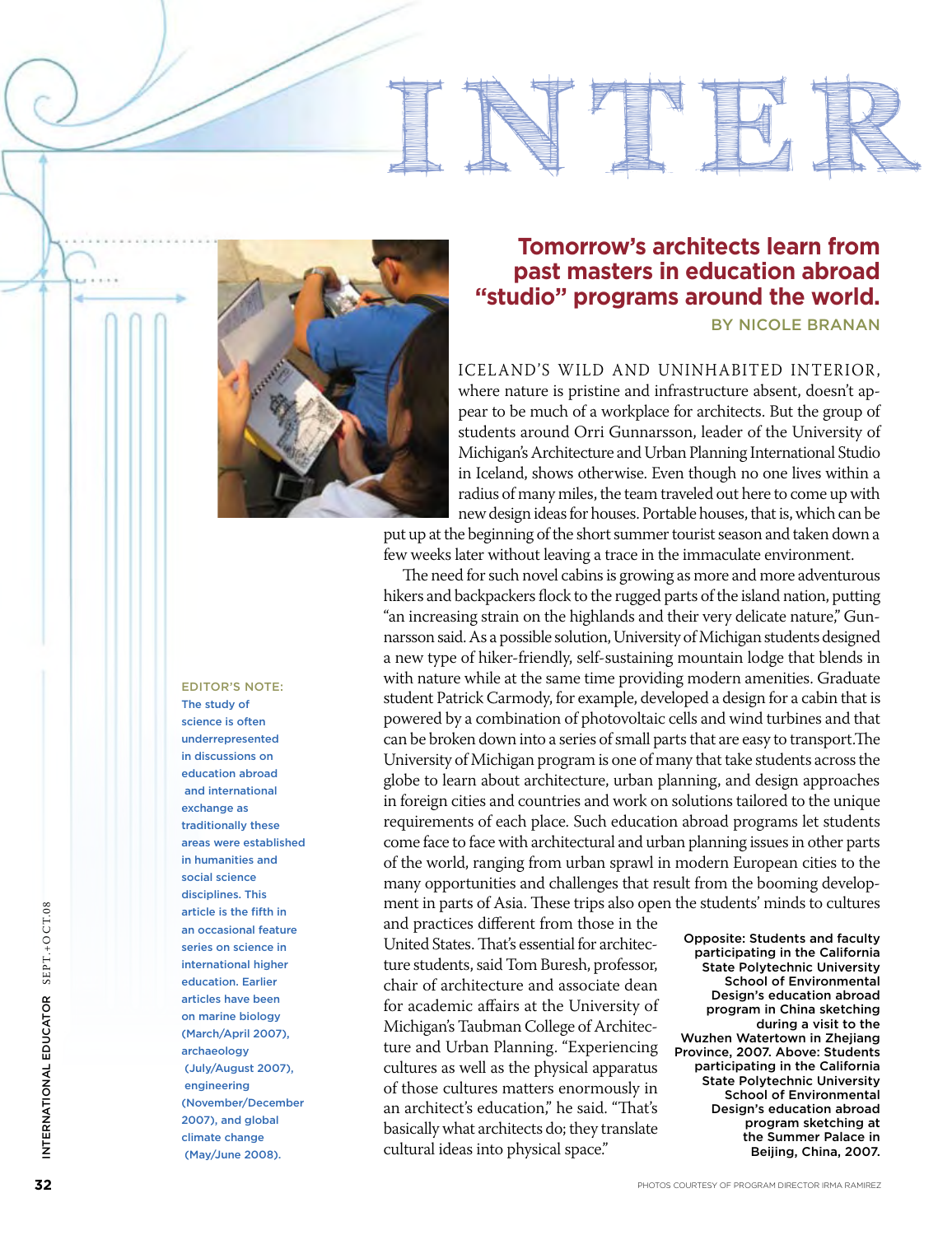# NATIONAL













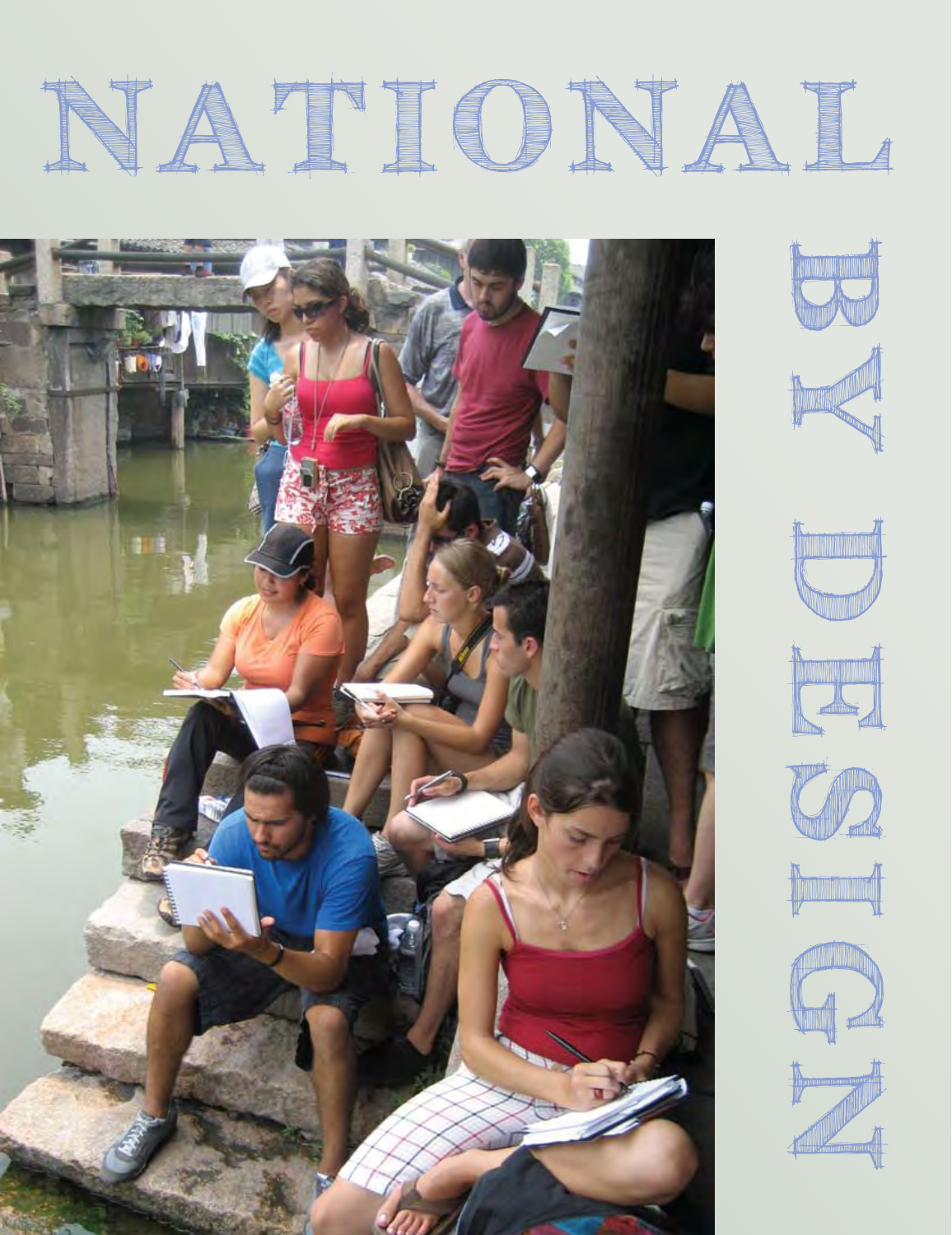#### **Architectural Masterpieces Mostly Overseas**

The trips also allow students to see individual buildings and architecture projects in other countries. That's an important part of their education because "the majority of architecture examples that we talk about in school, especially in history, are overseas," Carmody said. Buresh added that "architects are notorious for wanting to see and experience buildings and cities firsthand because there is nothing quite like it. That's why going abroad has always been part of architects' education and even continuing education." Participating in architecture education abroad programs, often called international studios, is a way for students to see some of the best work that has been produced and that currently is being produced in the world, he added.

The University of Michigan has offered international studios in various parts of the world for many years, and last year Iceland joined the list. Gunnarsson, who had just completed a master's degree in Michigan, sparked the idea for the program. An Iceland native, Gunnarsson had worked at an architecture, engineering, and urban planning firm in his home

country before coming to the United States. That experience gave him unique insight into architecture in both countries, making him a perfect candidate to lead the program. And traveling and spending time abroad had always been a high priority for Gunnarsson. "I think it is of utmost importance to travel and study abroad, especially for people from Iceland, which has such a small population," he said.



"It would never have been an option for me *not* to study abroad. Traveling and spending time abroad has made me who I am." Gunnarsson decided to pursue his graduate studies in the United States to learn more about the country. "Icelanders are under lots of heavy influences from America—from American entertainment, the American way of life, American culture, and literature—and still I felt like I didn't know this giant that was influencing our lives so much," he said. "So, in a way, coming to the U.S. was a way of learning more about myself." After completing his degree, Gunnarsson returned to Iceland and his previous job and now teaches the University of Michigan international studio in Iceland once a year in the summer.

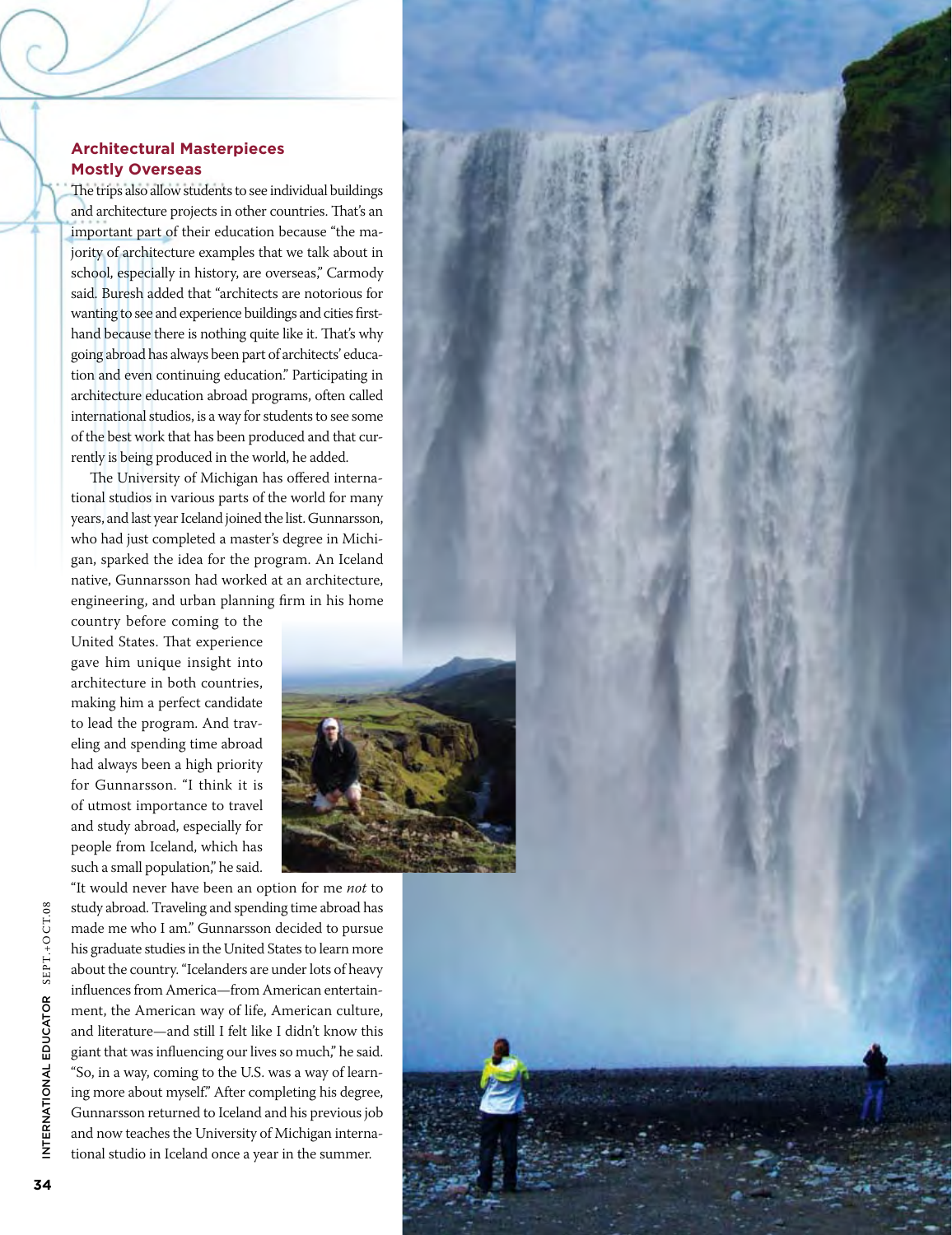A small country with no more than 300,000 residents, Iceland is an interesting place with respect to building design. Until recently, the country didn't have an architecture school and all Icelandic architects were trained abroad, Gunnarsson said. "That means that there are influences of all kinds of different styles that architects have brought home with them after studying abroad." And Iceland has a unique energy situation. The island sits atop the Mid-Atlantic ridge where the North American and Eurasian plates come together like two pieces of a jigsaw puzzle. Because of this geological oddity, the country is rich in geothermal energy. "It's interesting for architecture and urban design students to see how that energy source is employed," said Jonathan Levine, professor and chair of urban and regional planning at the University of Michigan's Taubman College of Architecture and Urban Planning.

During their five-week trip University of Michigan students spend most of their time in Reykjavík, working on designs in the form of posters and visit with local urban planning, tourism, and travel agencies and other companies. That gives students a new perspective on architecture and allows them to reflect on their own experiences at home, Levine said. The international studio not only exposes the students to another location in a very intimate fashion, but it also lets them understand their own country better "because you don't understand your own country until you get out of it," he said.

Iceland also provides a very different cultural environment from the United States. Number one in the United Nations' Human Development Index, the island nation is fairly wealthy, has zero illiteracy, zero poverty, and a very developed social welfare system. "In addition to that it's probably one of the safest places on earth," Levine said. That's often eye-opening for U.S. students, he added. "They'll say, 'wait a second, you can have a country where one can walk around in the city at day or night and it is a safe place.' But they also see that that depends on certain social norms and social structures."

#### **'International Studios' Prepare Architects for Global Careers**

The University of Michigan's international studios also help prepare students for their later careers, Levine said. Particularly in the field of architecture, the range of practices on the global scale is much greater than the range of practices in the United States, he said. "That means that students who go abroad come back with a much broader base of experiences from which to draw."



One example is the field of transportation and land use, which focuses on the options that people have as to how to live, where to live, and how to travel. The U.S. excels at providing choices such as single-family housing and suburban-style living, but it is a lot weaker at offering alternatives. Yet, in much of the rest of the developed world and even parts of the developing world, "alternatives are just second nature," Levine said.

Students participating in the international studio in Iceland get to experience that during a trip to Copenhagen, a city that has become a model of walkability and bike-friendliness. "When students see that they say 'Aha, I see, it doesn't necessarily have to be the way it is at home." Levine thinks that this insight is the mark of a professional as opposed to a technician. "A technician wants to maintain the system, a professional wants to see beyond current practice," he said. "And I think the experience abroad really helps architects and urban planners to do that."

Sometimes architecture education abroad programs even inspire students to return to their host country and work overseas, said Irma Ramirez, associate professor at the California State Polytechnic University Pomona, California, and director of the university's College of Environmental Design China Studio. Ramirez takes her students to China for about eight weeks where they visit modern, traditional, and ancient cities and work on real-life projects with local architecture and design agencies. A couple of participants have gone back to Asia after they graduated, she said. One alumnus, for example, now works at an international firm in Shanghai.

Students participating in the California State Polytechnic University School of Environmental Design's education abroad program in China interacting with Chinese faculty of the North China University of Technology in Beijing, China, 2007.

Oposite page: Students Jenni Pilnik and Paolo Mastrogiacomo, who participated in the University of Michigan Taubman College of Architecture and Urban Planning's International Studio in Iceland, standing in front of the Skogafoss waterfall on Iceland's southern coast.

Opposite page, inset: Graduate student Patrick Carmody, who participated in the University of Michigan Taubman College of Architecture and Urban Planning's International Studio in Iceland, during a hike in Iceland.

SEPT.+OSEPT.+OCT.08

INTERNATIONAL

EDUC

ator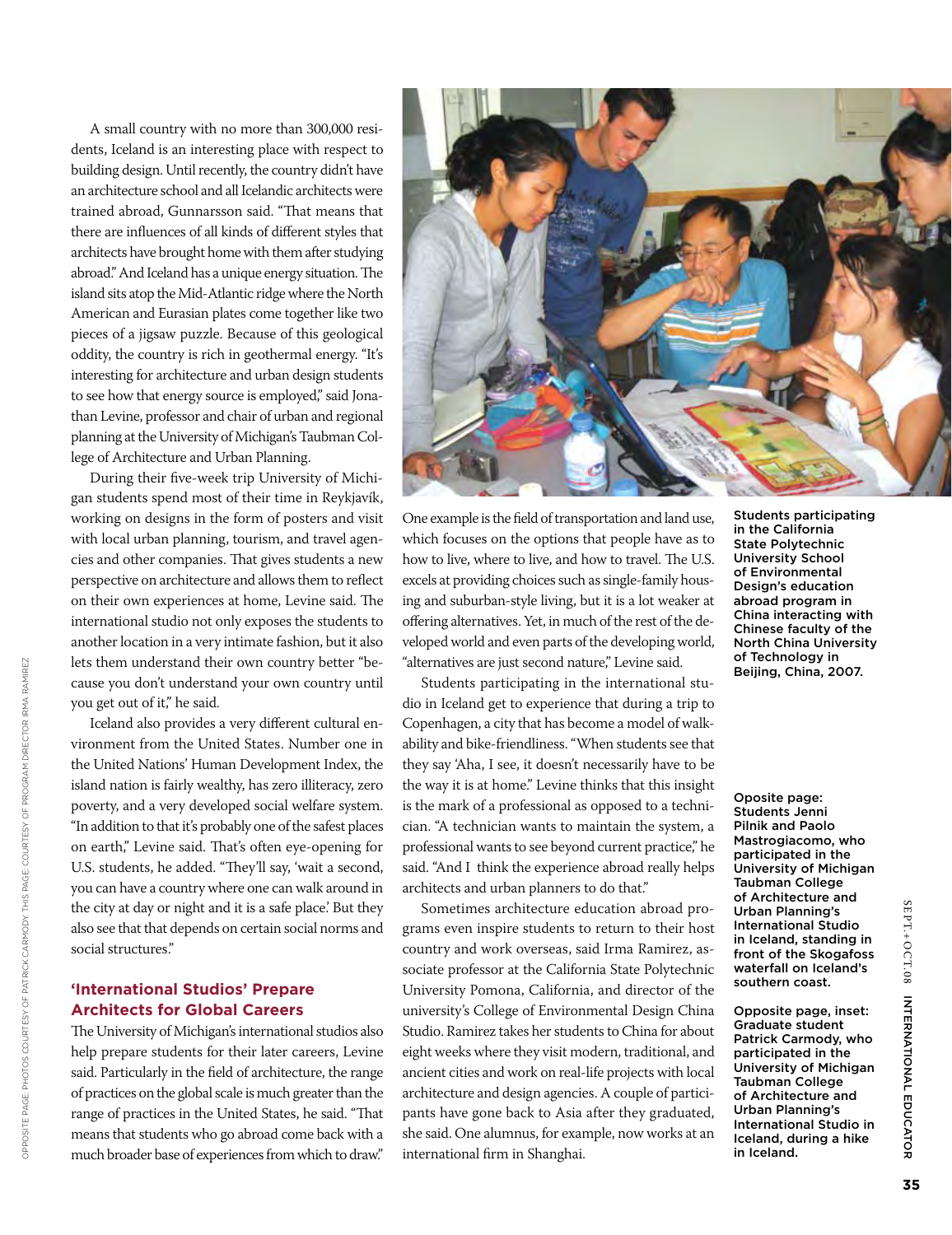Part of the attraction of China as a workplace for American students is the fact that the process of building in the U.S. is comparatively "long and torturous," Ramirez said. "In Asia, on the other hand, you can be designing one day and building the next month." Another factor is the booming development and break-neck pace of construction that is currently going on in China. This incredible demand is attractive to a lot of U.S. students, particularly in light of a

do with Asia or going to Asia and working there."

slowing domestic economy, Ramirez said. "The students see so much movement and development in Asia that a lot of them consider either doing work here [in the United States] that has to

The rise of China has offered unique educational opportunities for architecture students. "China has become this incredible laboratory for a completely new type of development, namely the instant city," Ramirez said. Until recently, architecture in China was focused on developing cities from the perspective of the building rather than from the perspective of the city. That has changed dramatically in China's thriving economy where new buildings pop up like mushrooms across the country. "For the students it is an incredible shock to go there and see these developments," she said.

"The trip really opened my eyes to what's going on in China and how quickly this country is developing," said Salvador Ceja, who participated in the China studio last year. China's growing prosperity is leading to vast improvements in the country's living standards but Cal Poly Pomona students also get to see the negative repercussions of this trend, most of which are strongly rooted in the fast pace of the development. One example is the shift from individual homes to skyscrapers to house a growing population. Such fundamental changes of housing topology have consequences for the entire fabric of society, Ramirez said. "Family networks are actually really suffering because of this change." Other examples are traditional cities with streets designed for bicycles that are now transformed overnight to accommodate cars. "These roads were usually no more than 10 feet wide and suddenly you need 5-lane streets," Ramirez said. Ceja added that "China is developing very efficiently in a sense but there are also a lot of issues that arise from the fast change, and I think that having experienced that will really help me in my later career."

Participants in Cal Poly Pomona's China studio

work closely with faculty and students at the North China University of Technology. The personal interaction allows them to make a lot of intercultural connections. "I had a wonderful time and I can say that I made friendships that could last a lifetime," Ceja said.

Student teams also get together with agencies in Beijing and help work on specific problems. That gives the program a service-oriented component because "these are not fictitious problems—instead our students work on actual projects for the city," Ramirez said. And students get a taste of teamwork within various disciplines, because architecture, urban design,

regional planning, and landscape architecture students are working together. "The projects that these students do together are meant to be sort of a test run of reality where all of these professions have to work in collaborative teams and have to come up with solutions," Ramirez said. Last year, for example, student teams looked at Hutongs, historic districts that are hundreds of years old but are vanishing rapidly from the city. "As part of the incredible development in China, people are tearing a lot of them down to build modern housing units or even commercial districts in these areas," Ceja said. However, world pressure—intensified by the 2008 Olympic Games—has caused a movement to look for ways to preserve some of the remaining Hutongs. Cal Poly Pomona students came up with different planning

Photos courtesy of Patrick Carmody.

PHOTOS COURTESY OF PATRICK CARMODY.

Lodge where several students participating in the University of Michigan Taubman College of Architecture and Urban Planning's International Studio in Iceland stayed after a hike to a natural hot spring. Inset: Orri Gunnarsson, leader of the International Studio in Iceland, walking along the natural hotspring river. The air temperature was just above freezing.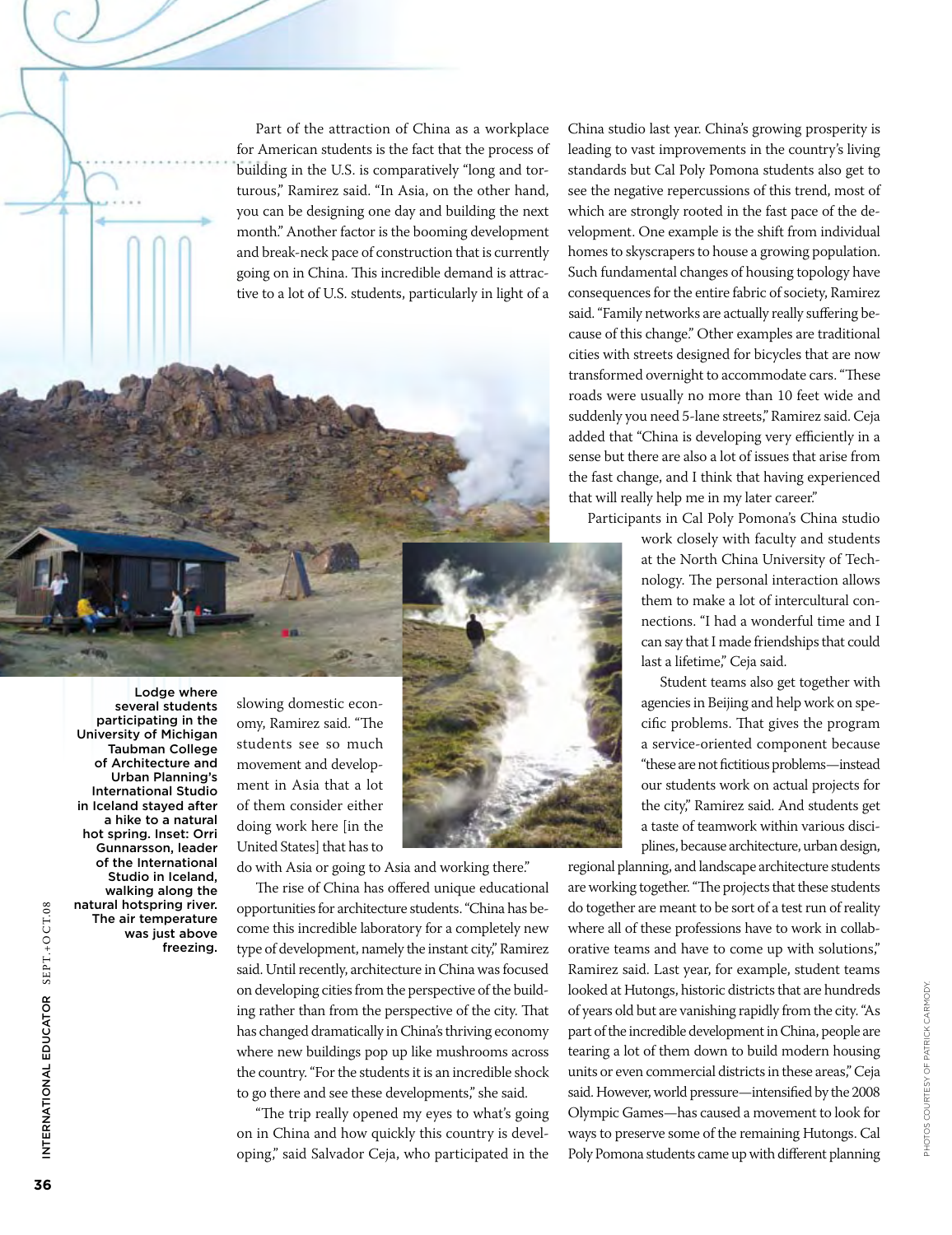strategies to preserve the historic fabric, Ramirez said. "Their proposals centered around moving to the future while at the same time preserving the past."

The students' time in China not only allows students to hone their skills but it is also an incredible opportunity for self-reflection, Ramirez said. "We come from a very democratic society where we put a lot of value on the individual and the individual's role in society. It's very different in China where the approach is very much from top to bottom rather than from the bottom up." And experiencing a culture so different from their own allows students to think about their lives at home. "I think the most important thing that the students take away is a reevaluation of their own values and their own ways of life," Ramirez said. "They learn about all the things that we in the U.S. take for granted and about our wastefulness, for example with respect to food. "In China they see a culture that does, for example, not waste anything of an animal." And China and Asia in general are very challenging places to visit, Ramirez added. "It's nothing like traveling through Europe, which has much more of a western comfort." For example, if communication problems arise, "you can't just stop and look something up in a dictionary." But Ramirez said that the language barrier has actually been a welcoming challenge. "I think it's often a good thing because the creation of a communication handicap makes our students resort to other more humanistic ways of communication, and it causes them to spend more time with their hosts," she said. "And as a result our hosts teach us by actually taking us into their lives rather than by just telling us about them."

#### **Europe Remains Prominent**

Even though the interest in architecture education abroad opportunities in Asia has grown in recent years, the majority of students still gravitate towards Europe, Ramirez said. That's partly because "the most influential architectural work, particularly with respect to the twentieth century, is European," said Richard Dagenhart, associate professor of architecture and adjunct professor of city and regional planning at the Georgia Institute of Technology. "Because of that there is a natural tie of architects to Europe," he added. Dagenhart and his colleagues have been conducting a graduate education abroad summer program in Europe since 1991. Called "Modern Architecture + the Modern City," the program takes graduate students to major cities and countries in Europe that are centered on urban twentieth century architecture, including

Berlin, Paris, and the Netherlands. Students travel in Europe for about two months and spend a few weeks in each place, attending seminars and lectures and visiting and studying important buildings, urban projects, and landscapes. Rather than touring city after city in quick succession, students spend enough time in each place to get acquainted with the local culture and politics, Dagenhart said. "We think that that's the best way to educate young architects because it allows them to learn about the places in relation to the buildings they study." During their trip students also work on independent research projects related to modern or contemporary architecture in Europe, such as building technology and construction, affordable housing, and urban and landscape design of public spaces. Participation in the program is often a good preparatory step for the students' master's projects, Dagenhart said. "The ideas for many of those projects emerge from that summer experience in Europe, from buildings that they have actually seen rather than just read about or seen photographs of." But the program is also valuable for the students' professional careers, Dagenhart said. "They see building projects and design work that is far better than almost anything that was built in the U.S., not in terms of the quality of construction but in terms of buildings that are advancing the art of architecture," he said. "And that is something that stays with them forever."

Even though Europe has always been a major travel destination for architects, it wasn't always education abroad programs that took them there. "When I was in school most people went to Europe after they had



Students participating in the California State Polytechnic University School of Environmental Design's education abroad program at Tiger Hill Gardens, Suzhou,

International Educ

INTERNATIONAL EDUCATOR SEPT.+OCT.08

ator SEPT.+O CT.08